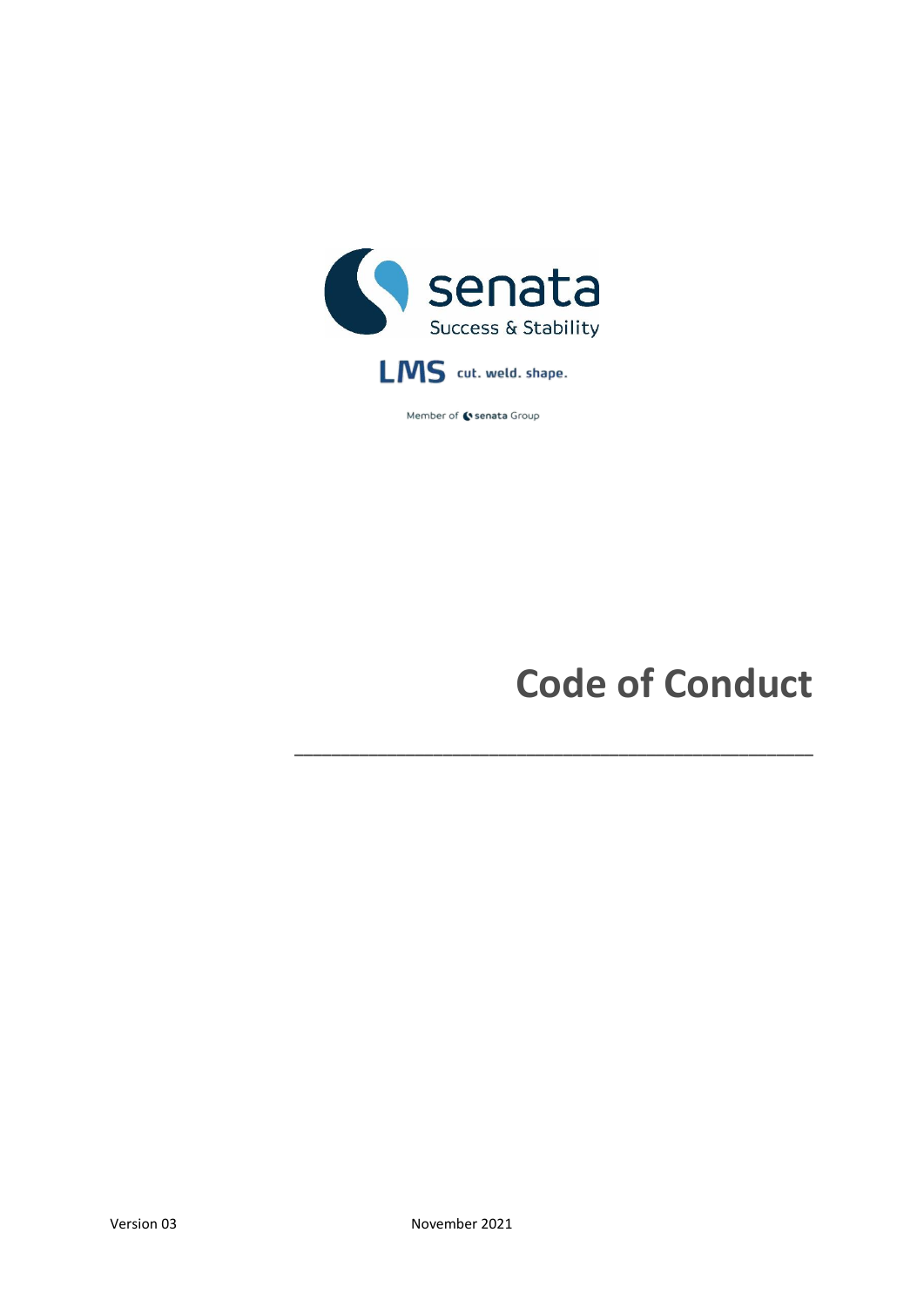# Table of Contents

\_\_\_\_\_\_\_\_\_\_\_\_\_\_\_\_\_\_\_\_\_\_\_\_\_\_\_\_\_\_\_\_\_\_\_\_\_\_\_\_\_\_\_\_\_\_\_\_

<span id="page-1-0"></span>

| I.   |                                                                                    |   |
|------|------------------------------------------------------------------------------------|---|
| II.  | Scope, implementation in the company and contact persons __________________3       |   |
| III. |                                                                                    |   |
|      | IV. Gifts, invitations and other personal benefits _____________________________4  |   |
|      | V. Prohibition of instructions contrary to compliance ___________________________5 |   |
|      | VI. Related Party Transactions and Private Business Transactions with              |   |
|      | VII. Equity Participation in Business Partners' Companies ______________________6  |   |
|      |                                                                                    |   |
|      |                                                                                    |   |
|      | X. Fair Competition, Compliance with Antitrust Law and Prevention of               |   |
|      |                                                                                    |   |
|      | XII. Information Handling, Confidentiality, Data Protection and IT Security_____8  |   |
|      |                                                                                    | 9 |
|      | XIV. Central contact person of the senata group__________________________________9 |   |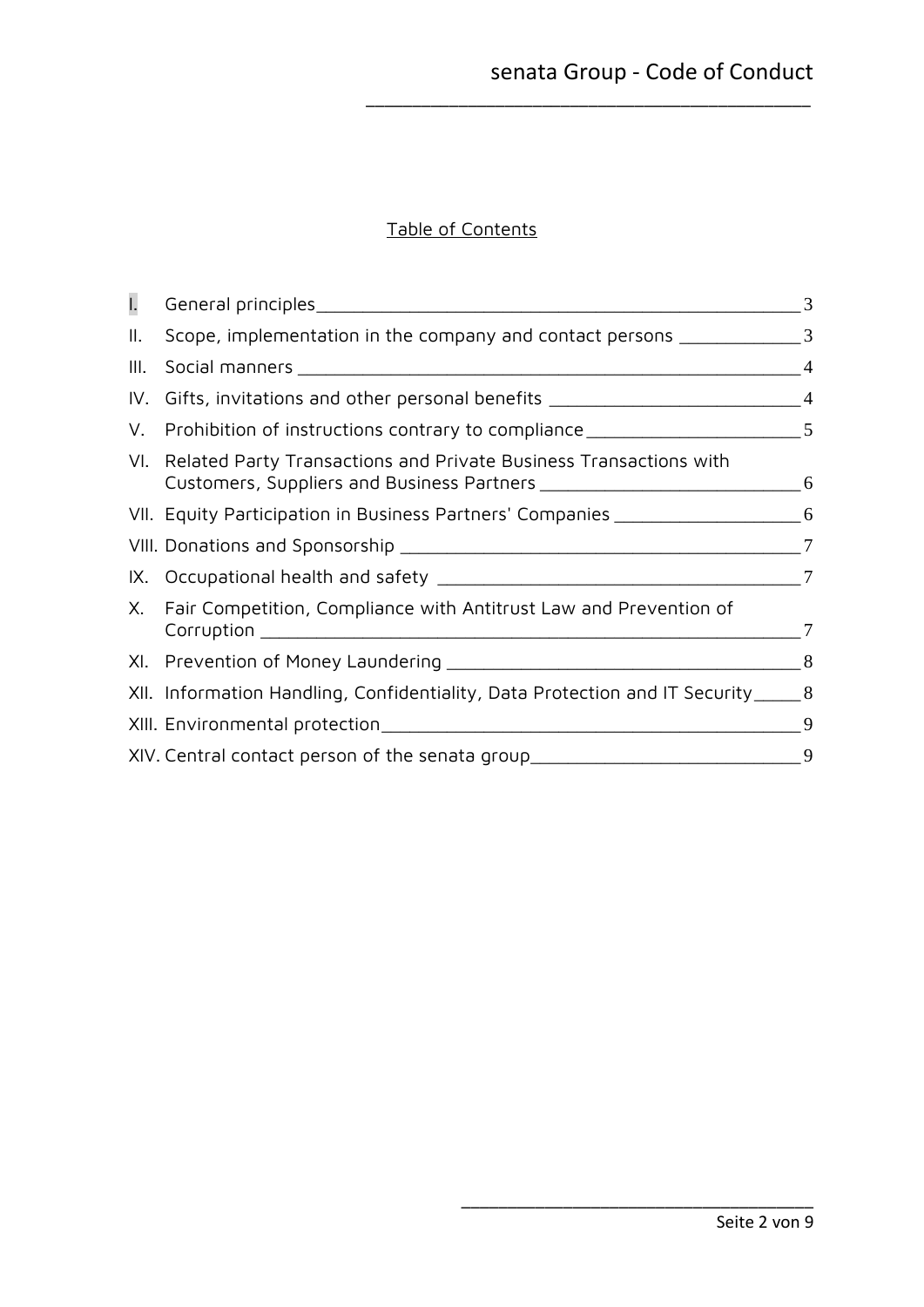## I. General principles

The companies of senata Group (hereinafter also referred to as "senata") are committed to socially, ethically and ecologically responsible corporate governance. The integrity and good reputation of our company are also in the hands of our employees. In particular, honesty and fairness, compliance with laws and regulations, and protection of the environment for present and future generations must determine the way we deal with each other in the company as well as the way we deal with customers and business partners. It is important to prevent situations that could call into question the integrity of our conduct and to create framework conditions and control mechanisms that prevent, recognise and detect any threat to the integrity of our conduct as far as possible.

\_\_\_\_\_\_\_\_\_\_\_\_\_\_\_\_\_\_\_\_\_\_\_\_\_\_\_\_\_\_\_\_\_\_\_\_\_\_\_\_\_\_\_\_\_\_\_\_

#### <span id="page-2-0"></span>II. Scope, implementation in the company and contact persons

This Code of Conduct applies to all companies in the senata Group, in particular all subsidiaries of senata GmbH, whether directly or indirectly affiliated.

The individual companies shall ensure its implementation and that no employee suffers any disadvantage as a result of compliance with this Code of Conduct. The managing directors are responsible for implementation and compliance in their companies. Managers are to be involved in their special function as role models. They shall have their actions measured against the Code of Conduct to a particular extent and shall be the first point of contact for questions with regards to understanding the rules and ensuring that all employees know and understand the Code of Conduct.

The companies must create suitable framework conditions for compliance with this Code of Conduct and set up control mechanisms to recognise, uncover, prevent as far as possible and, if necessary, eliminate any threat to integrity.

In particular, a compliance officer who is independent of instructions must be appointed to ensure that all employee concerns are dealt with objectively.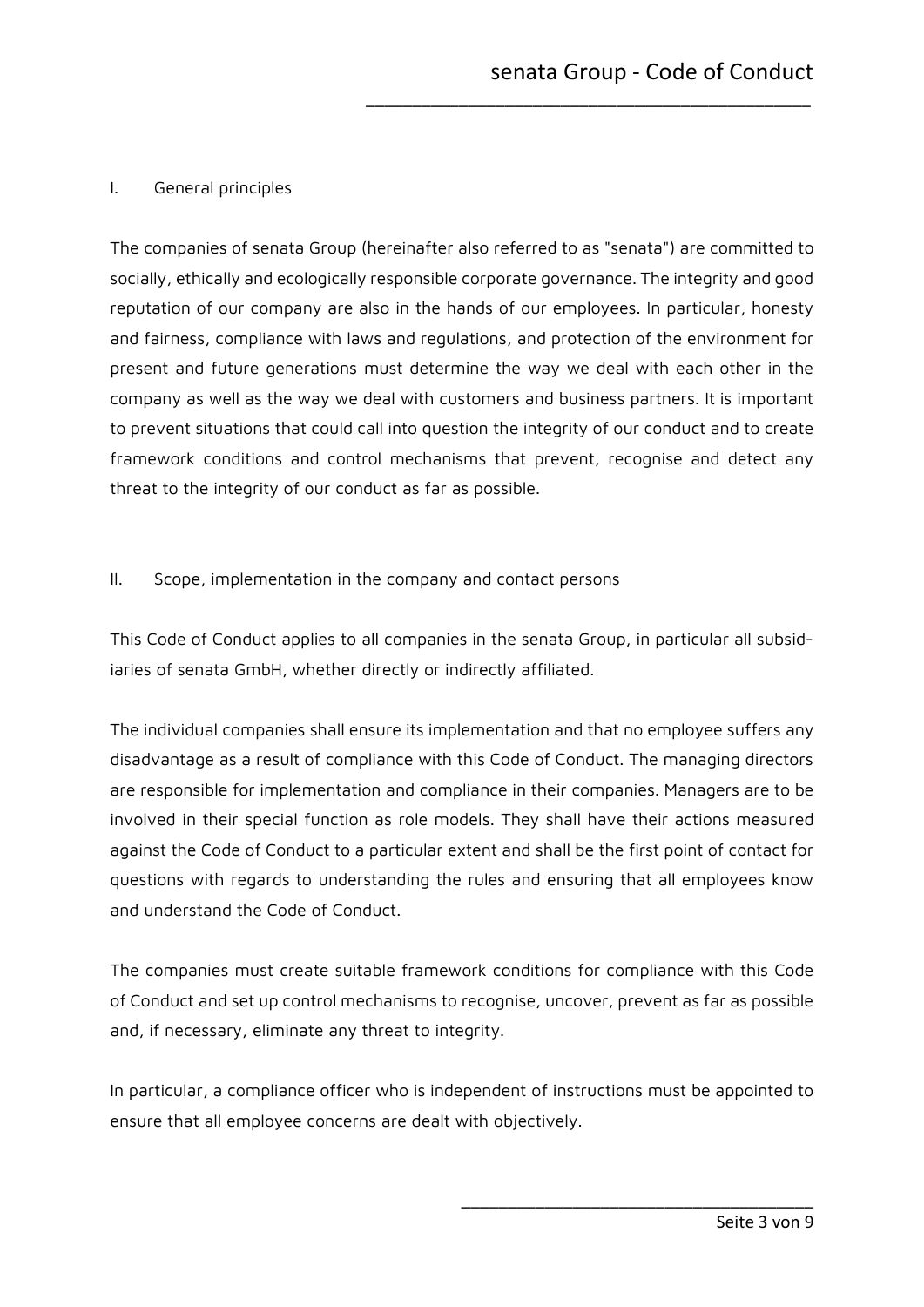#### <span id="page-3-0"></span>III. Social manners

It is our concern to promote and maintain a working atmosphere based on trust and partnership by cultivating social and responsible behaviour. We regard equal opportunities as a matter of course. To this end, all employees must consider it their duty to prevent discrimination - including indirect discrimination - on the grounds of race, ethnic origin, gender, religion or ideology, disability, age or sexual identity. Behaviour such as bossing, mobbing, discrimination, harassment of any kind, violence or the threat thereof and other social misconduct will not be tolerated and will be stopped immediately.

\_\_\_\_\_\_\_\_\_\_\_\_\_\_\_\_\_\_\_\_\_\_\_\_\_\_\_\_\_\_\_\_\_\_\_\_\_\_\_\_\_\_\_\_\_\_\_\_

This corporate culture of responsible and fair cooperation applies comprehensively, internally across all hierarchical levels and also externally. It must also shape our dealings with third parties (business partners, customers, authorities, public officials, etc.) and must be observed when selecting business partners.

## <span id="page-3-1"></span>IV. Gifts, invitations and other personal benefits

Invitations, gifts, private business and financial transactions that could influence the decisions of employees and their work for the company are to be refrained from. This applies equally to both the acceptance and the granting of such gifts.

- 1. The acceptance and granting of monetary gifts or other financial benefits from or to third parties is prohibited, unless an exception is expressly made below. Monetary gifts or other financial benefits also include donations to a "coffee fund", the granting of discounts and price reductions on privately purchased goods or services, invitations to events and promotional gifts. Occasional promotional gifts of small value (up to EUR 30) are excluded from this if it is ruled out that the gift could influence the employee's decision.
- 2. Companies, public authorities or their employees who request gifts of money or goods or who offer gifts with a presumed value of more than EUR 30 must be reported to the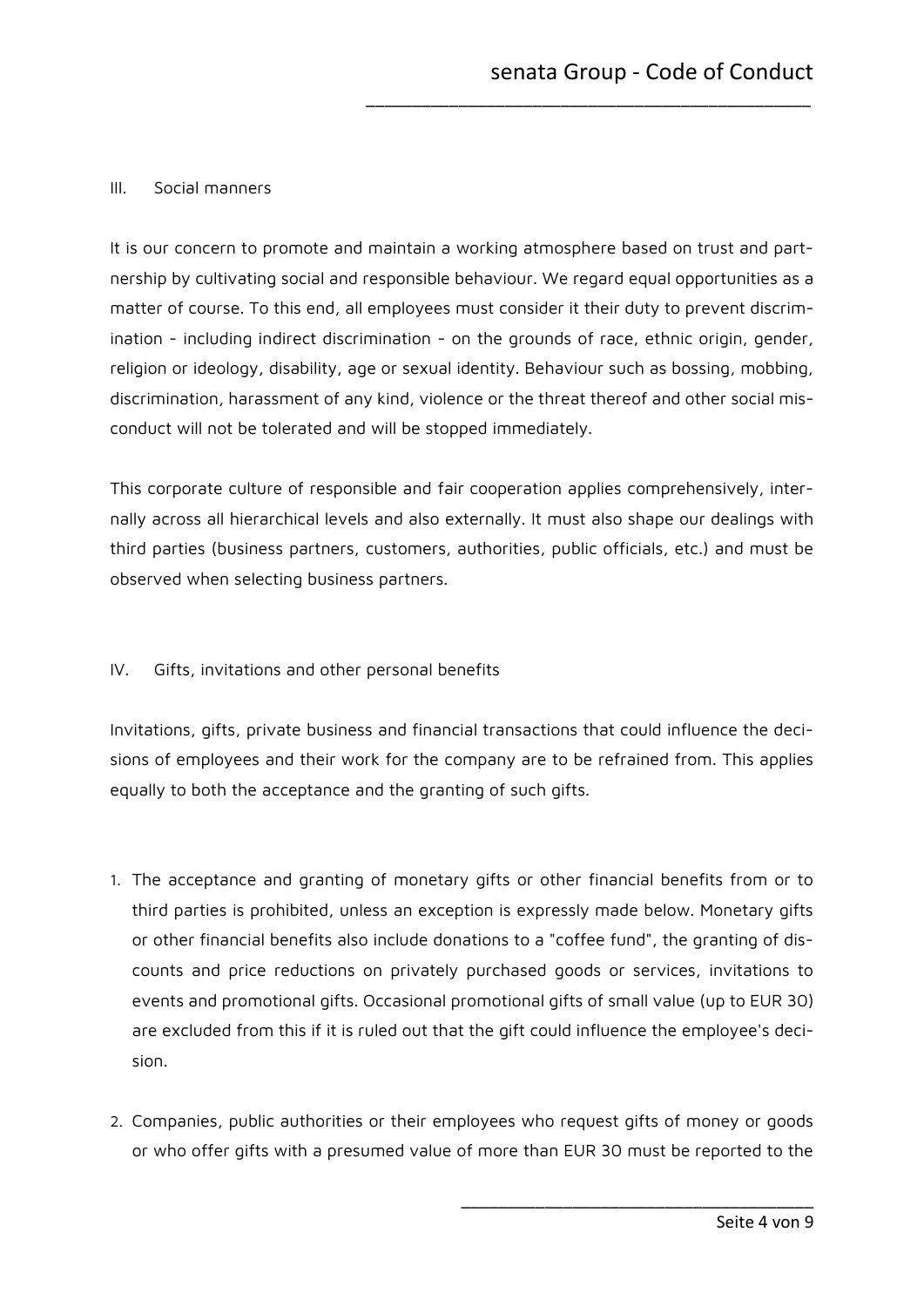Compliance Officer. A gift that is subject to the prohibition of acceptance according to section 1 must be forwarded to the Compliance Officer together with any covering letter.

\_\_\_\_\_\_\_\_\_\_\_\_\_\_\_\_\_\_\_\_\_\_\_\_\_\_\_\_\_\_\_\_\_\_\_\_\_\_\_\_\_\_\_\_\_\_\_\_

- 3. The Compliance Officer shall decide on the further use of the gift. It must be decided whether the gift is to be handed over to the authorities or can be returned to the donor. If both options are ruled out, the gift is to be disposed of and the proceeds donated to a charitable organisation.
- 4. Before accepting or granting invitations to customer events, recreational events and the like, the approval of the supervisor and the Compliance Officer must be obtained. The employee must be made aware of the possible taxable payment in kind of attending such an event.
- 5. Occasional hospitality is permitted within the usual limits (no luxury restaurants, no excessive alcoholic beverages, etc.). The employee must provide the Compliance Officer with information on the circumstances of the hospitality, the occasion, the inviting party and the location.
- 6. Requesting or granting any gratuity outside of the senata company's written contract with a business partner is not permitted.
- <span id="page-4-0"></span>V. Prohibition of instructions contrary to compliance

It is forbidden to instruct subordinate employees to induce third parties, in particular customers, suppliers, public officials and/or politicians, to enter into business transactions with senata companies by granting personal benefits (bribery). If such instructions are nevertheless given, the following regulations shall apply:

- Subordinate employees are obliged and entitled to contact the Compliance Officer in this regard and to immediately and fully clarify the facts. Other employees are also entitled to inform the compliance officer.
- The senata company is obliged to react to this with appropriate sanctions against the superior.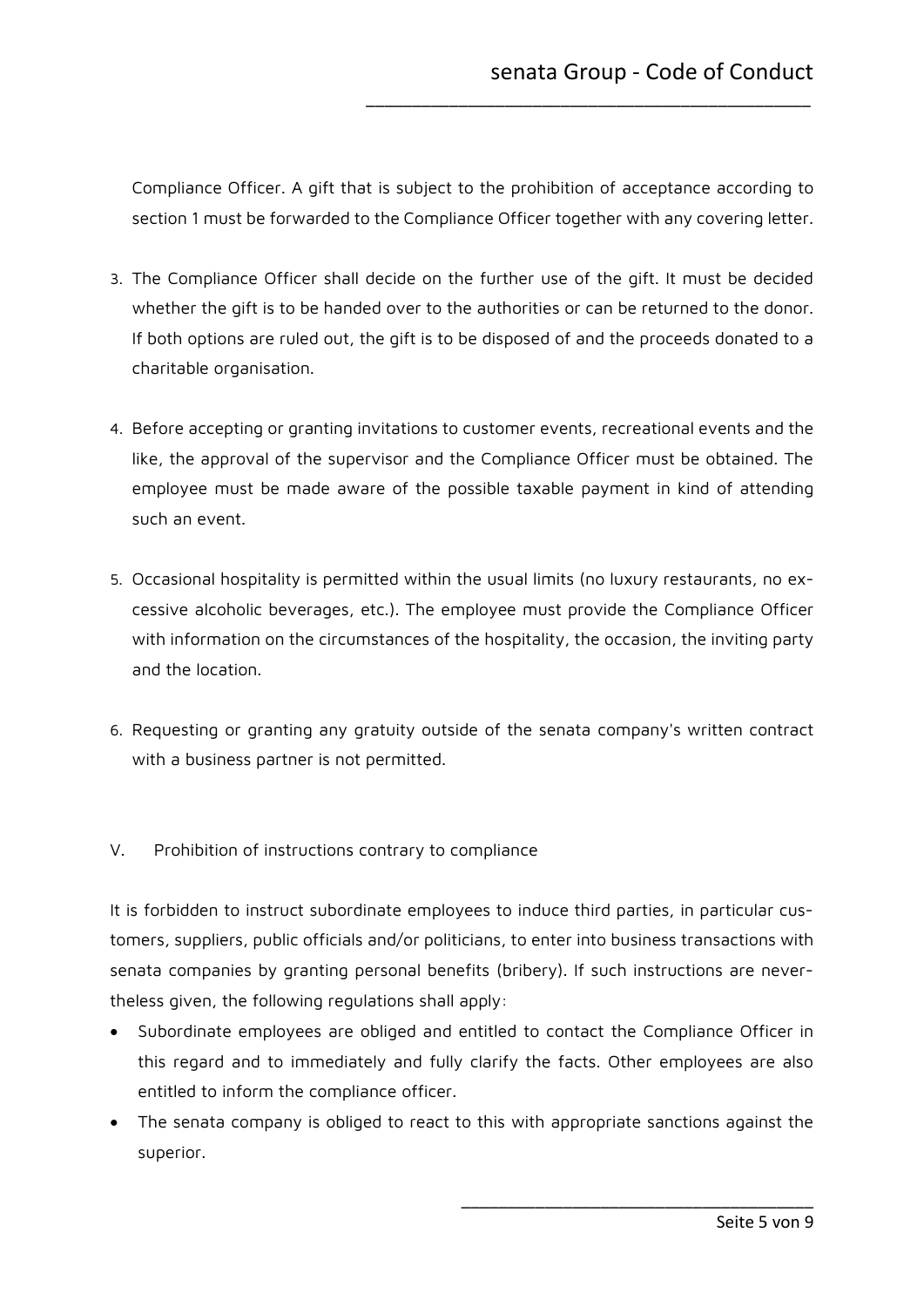• The rules of evidence of § 619a BGB apply accordingly in favour of the employees reporting such facts. Sanctions for reporting to the Compliance Officer are prohibited in any case.

\_\_\_\_\_\_\_\_\_\_\_\_\_\_\_\_\_\_\_\_\_\_\_\_\_\_\_\_\_\_\_\_\_\_\_\_\_\_\_\_\_\_\_\_\_\_\_\_

- If employees fail to report the matter to the Compliance Officer in time, sanctions for the compliance violation may only be imposed on these employees if the senata company has previously sanctioned the superior who issued the instruction.
- <span id="page-5-0"></span>VI. Related Party Transactions and Private Business Transactions with Customers, Suppliers and Business Partners

Employees are prohibited from acting for the company in their own affairs or in the affairs of persons close to them. In such cases, the employee must inform the supervisor, who will decide which employee will handle the business transaction for the company. Related persons in this sense are in particular spouses, non-marital partners, unmarried and registered partners, siblings, brothers and sisters of spouses or civil partners as well as relatives and in-laws in the direct line (e.g. parents, parents-in-law, grandparents, children, children-inlaw, grandchildren). Unrelated persons can also be a related person for whom the relationship of proximity constitutes a conflict of interest if there are close personal or friendly contacts. In case of doubt, the supervisor must always be informed, who can consult the Compliance Officer if necessary.

Employees must inform their supervisor in case of private business transactions with customers, suppliers and business partners of the company, insofar as they are aware of the business relationship.

## <span id="page-5-1"></span>VII. Equity Participation in Business Partners' Companies

Employees and their spouses and partners must notify the company management (personnel department) in writing of any equity investments in the companies of business partners and competitors. This duty of disclosure does not apply to the acquisition of marketable securities or pure investments which do not have any influence on the senata company.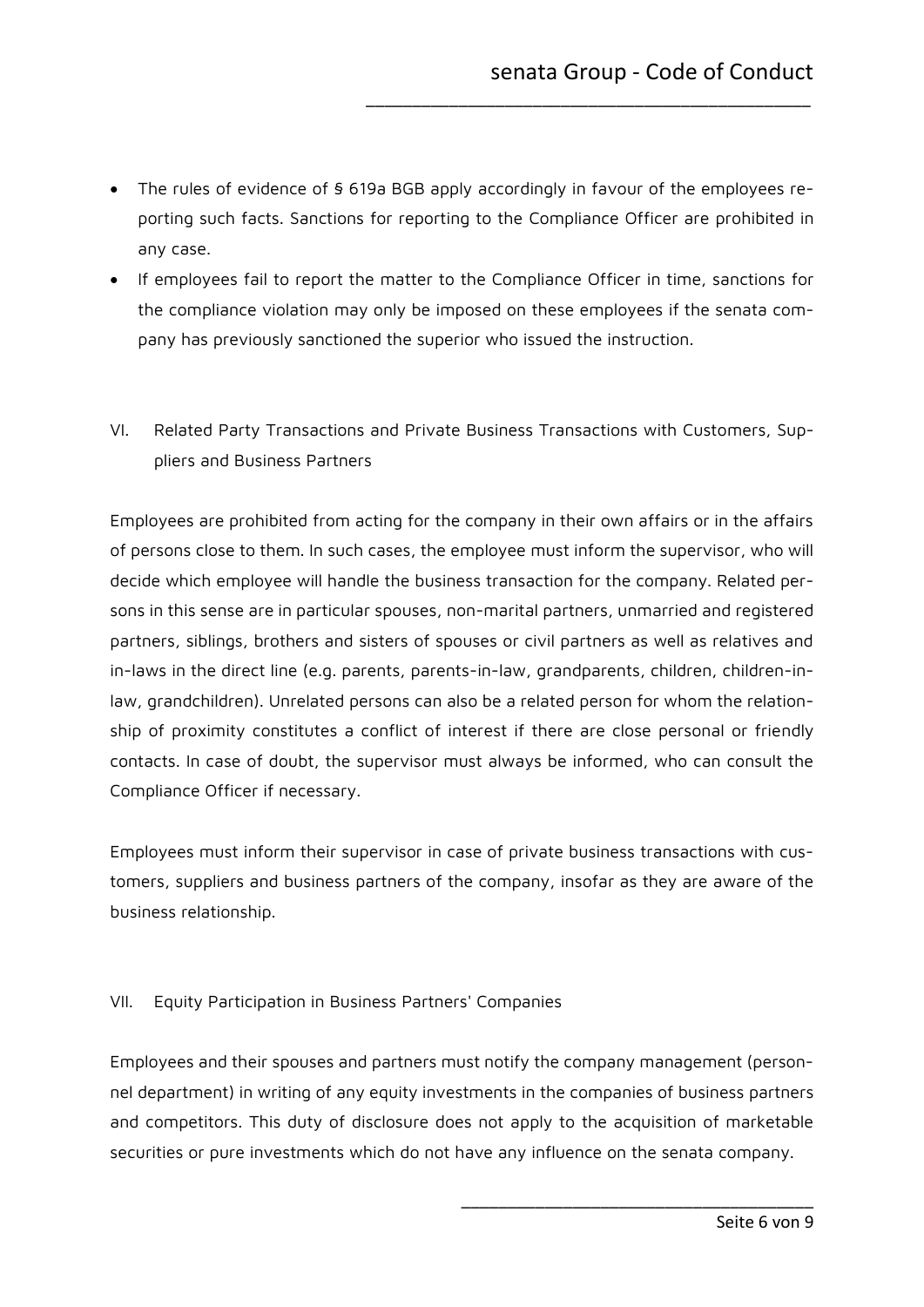## <span id="page-6-0"></span>VIII. Donations and Sponsorship

Donations and sponsorship are fundamentally permissible forms of entrepreneurial activity for the companies of the senata group. Donations and sponsorship may only be made if they are in accordance with the provisions of this Code of Conduct. Support may be given to non-profit cultural, social, sporting, scientific, technical and ecological institutions, organisations and projects. Support for political parties is excluded.

\_\_\_\_\_\_\_\_\_\_\_\_\_\_\_\_\_\_\_\_\_\_\_\_\_\_\_\_\_\_\_\_\_\_\_\_\_\_\_\_\_\_\_\_\_\_\_\_

The decision on the allocation of donations or the sponsoring of events is the sole responsibility of the management of the senata companies. The decision must be transparent and comprehensible and must be agreed with the Compliance Officer of the senata company.

#### <span id="page-6-1"></span>IX. Occupational health and safety

Occupational safety and health protection of employees must be considered as an integral part of all operational processes and must be included in the technical, economic and social considerations from the very beginning - already in the planning phase. Every employee should promote safety and health protection in his or her working environment and must comply with the regulations on occupational safety and health protection. Every manager is obliged to instruct and support his or her employees in the fulfilment of this responsibility. The same safety standards apply to employees of business partners as to our employees. This must be considered when selecting and working with them.

## <span id="page-6-2"></span>X. Fair Competition, Compliance with Antitrust Law and Prevention of Corruption

Our actions are based on integrity and fairness in our dealings with our business partners and competitors, as well as compliance with all laws and legal regulations. Corruption, cartel violations, bribe payments, abuse of a dominant market position and similar behaviour to gain an advantage will not be tolerated (zero tolerance).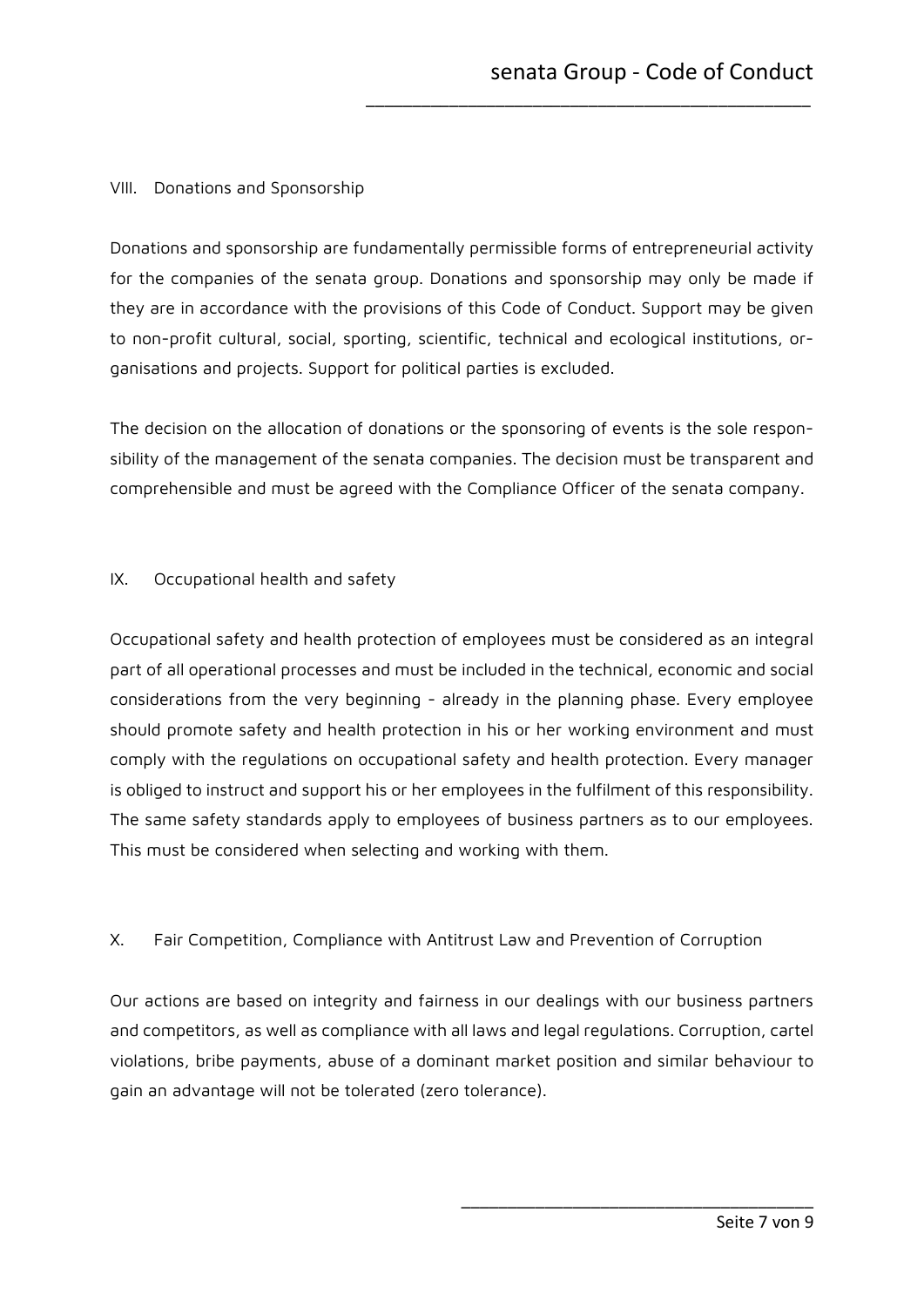Employees should report such conduct by colleagues or business partners to the Compliance Officer. All information received will be treated confidentially. No employee who makes such a report in good faith may fear any disadvantages, even if the suspicion proves to be unfounded.

\_\_\_\_\_\_\_\_\_\_\_\_\_\_\_\_\_\_\_\_\_\_\_\_\_\_\_\_\_\_\_\_\_\_\_\_\_\_\_\_\_\_\_\_\_\_\_\_

#### <span id="page-7-0"></span>XI. Prevention of Money Laundering

All applicable legal obligations for the prevention of money laundering shall be complied with and any involvement, either directly or indirectly, in money laundering activities shall be refrained from.

#### <span id="page-7-1"></span>XII. Information Handling, Confidentiality, Data Protection and IT Security

Intellectual property and confidential information embody an essential corporate value which must be preserved as a corporate value of the senata company and respected as a corporate value of our business partners. The protection of confidential information must be adequately met by means of suitable protective measures. In particular, confidential information must always be protected in a suitable manner from access and insight by unauthorised persons, i.e. on the one hand by employees who are not involved and on the other hand by other third parties. Furthermore, this protection must also be demanded from business partners.

Furthermore, all personal data, especially that of employees, customers and suppliers, must be protected. No personal data may be collected or processed without legal authorisation or the consent of the person concerned. This includes appropriate management and technical protection against unauthorised access.

Nowadays, where the use of the Internet and Social Media are part of everyday life, every employee has a special responsibility to ensure that the protection of data is always guaranteed and also that the reputation and standing of the senata companies are not damaged. In this respect, all guidelines on IT security and Social Media use must be complied with.